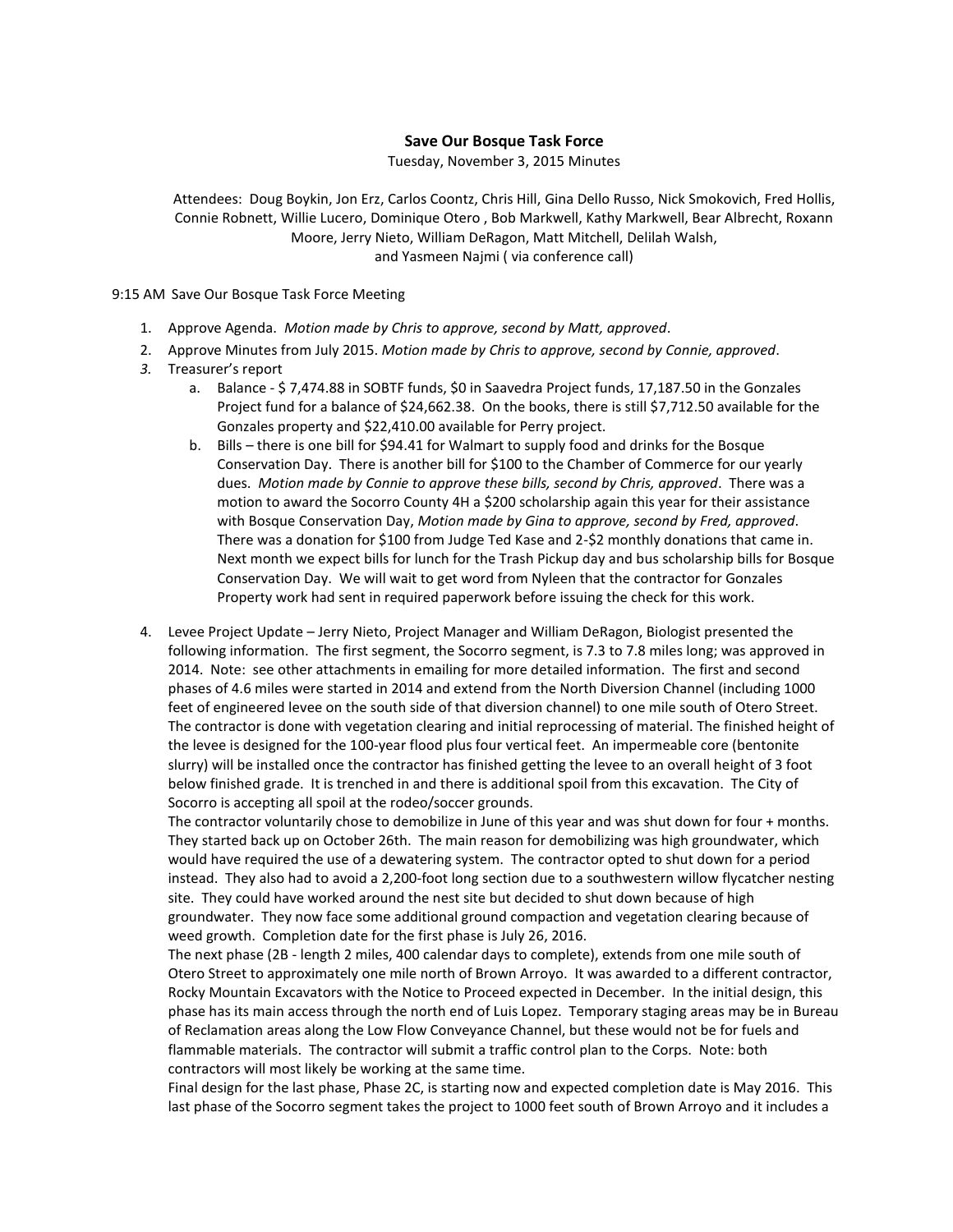gated structure across Brown Arroyo. When all phases are complete, the Socorro segment is turned over the Middle Rio Grande Conservancy District to maintain, estimated timeframe of 2017 or 2018. They are responsible for maintaining a 15-foot tree-free zone on the river side toe of the levee. Grass reseeding is a part of the project on the slopes and toe of the levee.

Questions: What are the white standpipes for? There is a French drain installed at the toe of the western side of the levee with a screened pipe running the length of the drain. Every 200 to 400 feet a standpipe is used for access and aeration to that French drain. There are also pipes going from the drain across the road to drain into the Low Flow Conveyance Channel. This is installed to capture and direct seepage during high flows when the river is up against the levee. These will not be as exposed as they are now when finish grade of the levee is achieved. The standpipes, when completed, will protrude approximately 20" above finished ground, will have a rodent guard at the end to prevent rodent entry, and be spaced at 800' intervals.. Can they be painted? They shall see what specifications call for and get back to us. Does the 15-foot tree-free cleared area on the river side of the levee increase the likelihood that the river will establish a channel in this location against the levee? The tree-free toe is designed to slope away from the levee and every approximately 200 feet there is a two-foot hump to discourage the river from taking this course. Where is mitigation for this levee segment planned? The mitigation for this segment will be approximately seven acres and be done within the segment area, local to the impacted sites. The clearing just north of Otero seemed wider than 15 feet. Why is this? This is an area where riprap will be installed on the river side toe of the levee to further reinforce the levee. For phase 1&2, the riprap starts about  $\frac{1}{2}$ mile north of Otero Street and extends 0.8 miles downstream from Otero. For phase 2B, the riprap starts approximately 2 miles south of Otero Street and extends 1 mile south. The levee was also left wide at Otero Street to maintain our parking area there. There are other wider sections designed and Jerry will send us those locations. Because of tiebacks at the north and south ends of the Socorro segment, it is possible to consider it a completed project (hydraulically separable element) for turn over to the local sponsor, MRGCD, and call it good. Can the vegetation cleared in the subsequent phases be placed somewhere where fuelwood harvesting can be done? The Corps and MRGCD will look into this and see if it is feasible to place cleared wood in a safe location where the public can access it. Will the North Diversion to Escondida access be closed for the duration of the project? Yes, for the first phase anyway, this finishes up in July 2016. The County is working on funding to replace the old wooden bridge (removed as part of this project) with a concrete bridge.

The Task Force will meet again with the Corps of Engineers next March or April (tentative) to discuss the access ramps and other work needed to get the riverine parks back up to par and replace fencing removed during construction. We are to get with Jacob and Jerry to schedule this meeting. Task Force members reiterated that the Task Force could assist with getting information to the public when possible. Note: be careful driving in and around the construction and hauling route, they are working again. Thanks to Jerry and William for attending and presenting this project to the Task Force.

- 5. Project Updates
	- a. Wildland Urban Interface Mitigation Project: Fred reported that the County has sent FEMA requested information and is awaiting word. Nick, Fred, and Gina will go out in the field with the Interstate Stream Commission contractor on Monday, November 9, at 9 a.m. to look at potential sites where fuels reduction and restoration could both be accomplished. Others welcome, let Gina know.
	- b. Partners for Fish & Wildlife Program: Gina is ordering plants for the Perry project. The contractor for the Gonzales project needs to turn in paperwork then we can issue him a check. He knows this but hasn't complied yet. Jon Erz, Gina and Angel Montoya will work together to develop a proposal for Task Force and FWS approval to collaborate to hire an SCA or equivalent intern to serve work to develop Partners projects. We currently have three in development phase, and it would be a good time to have an intern assist with outreach, design, and follow through to plantings. Jon will look into potential costs for an eight-month detail starting in June. This committee will get back with the Task Force in December or January.
	- c. Riverine Parks/SNA: SNA Road to Socorro Nature Area improvements and inclusion in County road system. A portion of this road is currently platted as a local easement for drainage. There is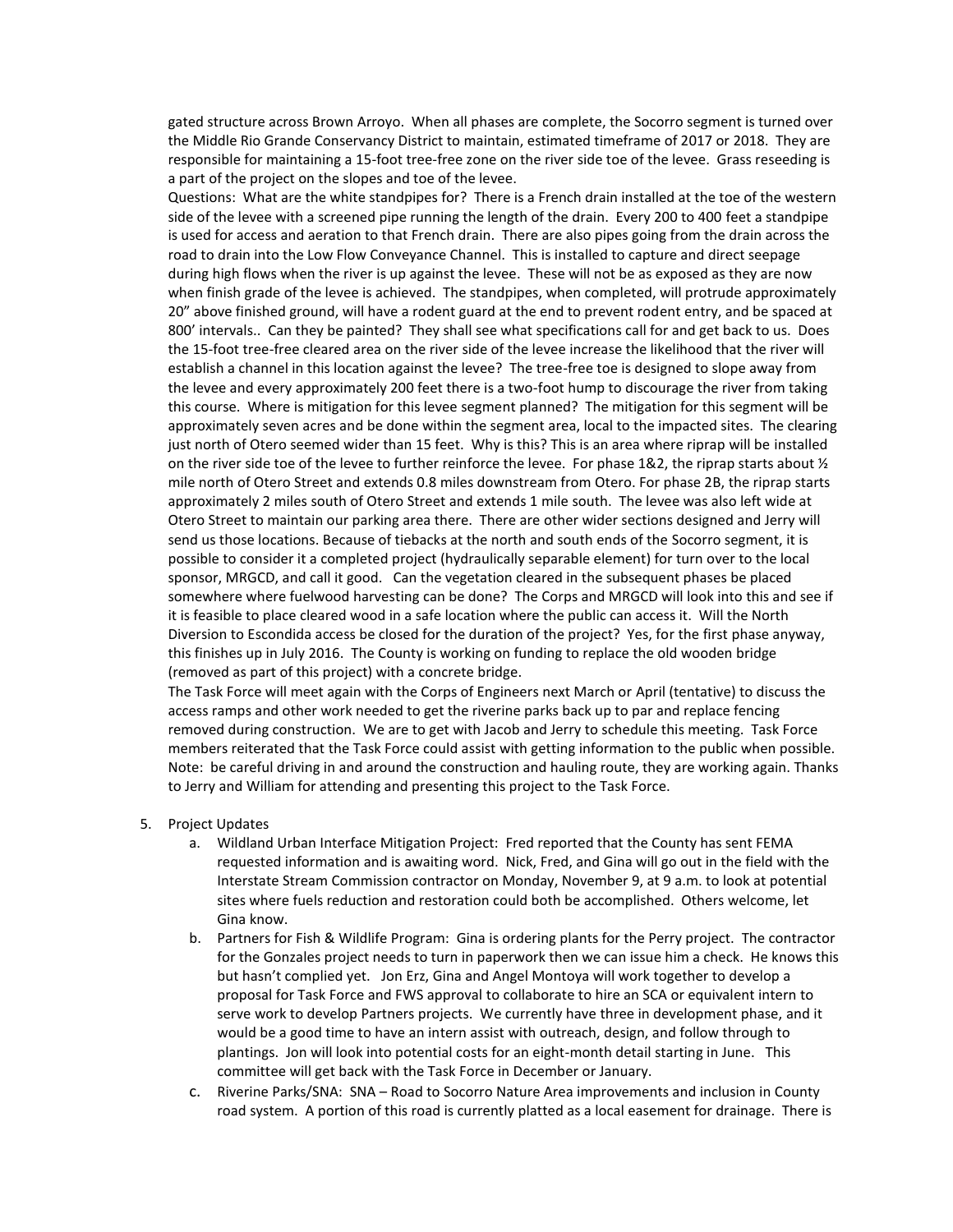the wish to include it in the County roads maintenance program so that it is maintained out to the SNA. This has to be approved by the County Commission Board. The following steps will try to address this issue: the BLM will check with upper management on this issue, Willie Lucero and Nick Smokovich with draft a short white paper on the topic, and the Task Force and BLM will then take it to the County Commission Board for review and hopefully approval. Gail at the County can assist with GIS as needed. Riverine Parks – State Forestry has \$6,000 for the Inmate Work Camp to treat salt cedar resprouts in the ribbon from the North Diversion to Brown Arroyo. If there is remaining funds, they will start work from the North Diversion to Escondida. MRGCD is checking to see if additional funds would be available to work north to Escondida.

- d. Other Projects: 1) Delilah Walsh, Socorro County Manager, presented on the Bosquecito Road Improvements, Socorro County project with funding from the Water Trust Board. Funding received three years ago, now done with clearances from federal agencies, ready to proceed pending some final easement agreements. Three arroyos will be addressed by improving the low water crossings and enforcing the berms with riprap for a distance upstream and downstream on the arroyos. Road repairs with new road base and chip seal and raising road elevations between arroyo crossings in some locations are planned. There is one area where the road will change alignment. Road easements are either permanent or 35-year easements. There is one permanent conservation easement within this project footprint. 2) The Sevilleta NWR is hosting a river project open house/tour for their upper management and the Task Force is invited. The date is December 3 at 1:30 pm. Details will be shared at our December 1<sup>st</sup> meeting. Jon also reported that Sevilleta NWR will be planting 18,000 to 20,000 cottonwood, Gooddings willow, and coyote willow poles and whips this coming February. The Task Force is welcome to assist with these planting projects. They are trying to establish an agreement with the Inmate Work Camp to assist with cutting the poles and whips. There is a southwestern willow flycatcher nesting in one of their restoration projects from years back, good news for our community, reach wide efforts. One ntoe from that earlier project, may not need to plant poles so close for flycatchers (every two to three feet), maybe more like every five to ten feet? Check this with area experts. 3) BLM is releasing an Environmental Assessment for 30-day review. The EA covers the five-year lease of BLM land to the San Antonio Schools. After five years, the school would apply for a patent and the land changes hands. Good news for our local community and the San Antonio schools, one of our great partners that adopted the San Antonio Park and is good about maintaining that park. Thanks and congratulations, San Antonio Schools! 4) Rhodes Property – tour of Rhodes project with agency leads. The heads of the FWS, BLM, and Reclamation will tour the project with the family, Task Force, and Audubon NM. They will meet first for lunch and presentation. Fred and Connie are able to attend for the Task Force. Doris Rhodes will present work/partnerships to date, Gina will present the Phase II plan ideas to date.
- 6. Fundraising: Fundraising Plan discussion We are scheduled to meet at 1:00 pm on December 1 with Doris Rhodes and anyone on the Task Force or in the community interested in discussing both our fiveyear plan of priority projects and our fundraising plan to fund these projects. We will meet at the State Forestry office after a lunch break following our morning meeting.
- 7. Bosque Conservation Day report (October 16, 2015): Thanks to Nick for organizing and everyone for helping in another successful BCA. There were approximately 200 students and snacks were provided. Special thanks to Jessica, the Socorro County Extension Agent, and Connie for assisting when one presenter could not make it. Bus scholarship bills are pending. Scholarship to 4H approved. Photos taken that day should be sent to Nick to gather them up for possible use on our website.
- *8.* Trash Pickup Day (October 30, 2015): Even though it was rainy outside, we had ten people show up to pick up trash along the ribbon from the North Diversion down to Brown Arroyo. We ended up with two dump trucks full and about a half dump truck full of tires. Thanks to the local MRGCD staff and their equipment for their help. Doug had sent out a note to reschedule but that will not be necessary now. Next one is next spring.
- 9. Socorro Valley Trails planning presentation from contractor: Tabled until December 1<sup>st</sup> meeting.